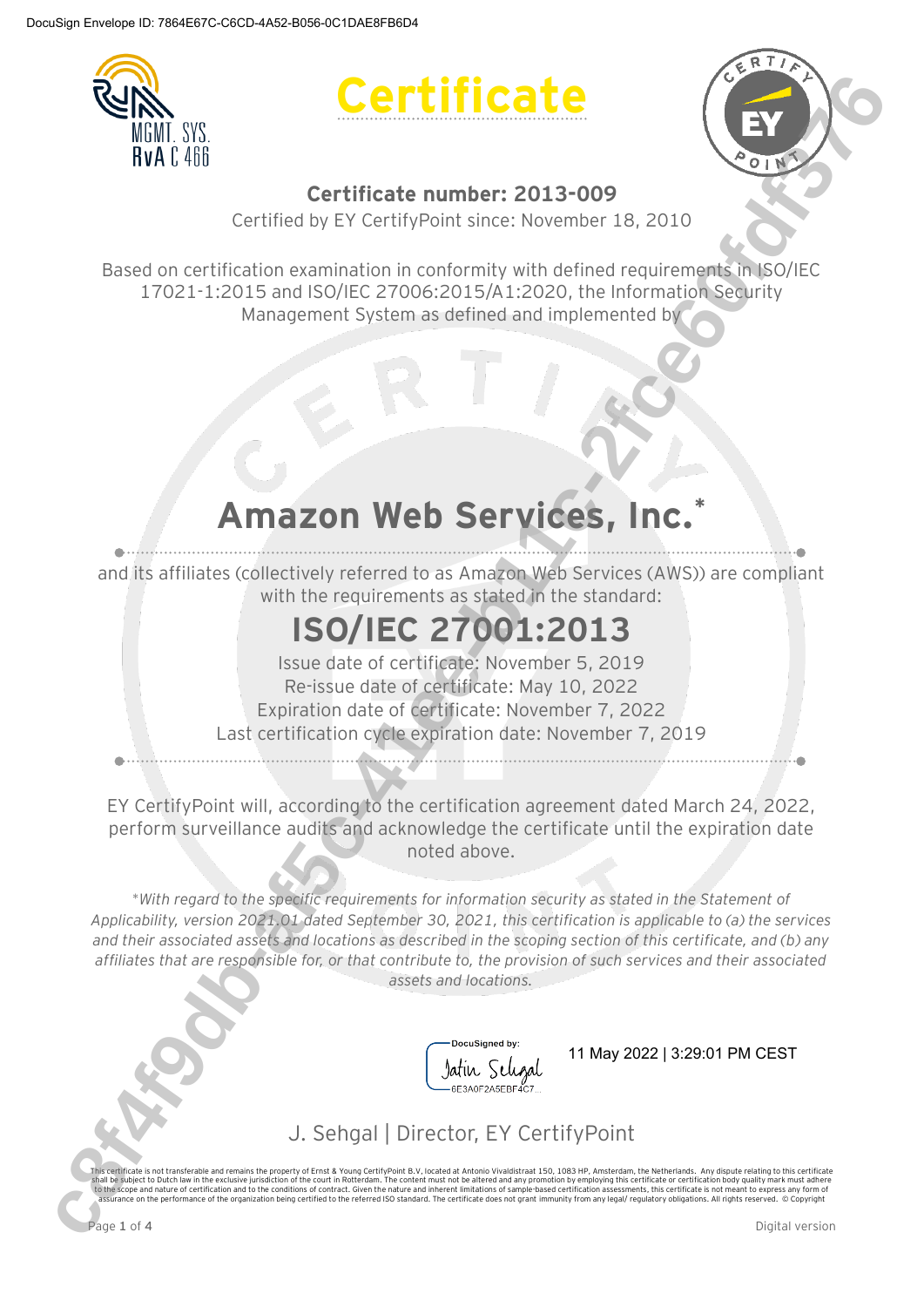# **Amazon Web Services, Inc.**

### **Scope for certificate 2013-009**

The scope of this ISO/IEC 27001:2013 certification is bounded by specified services of Amazon Web Services, Inc. and specified facilities. The Information Security Management System (ISMS) is centrally managed out of Amazon Web Services, Inc. headquarters in Seattle, Washington, United States of America. **c8f4f9db-af5c-41ee-b11c-2fce60fdf376**

The in-scope applications, systems, people, and processes are globally implemented and operated by teams out of an explicit set of facilities that comprise Amazon Web Services, Inc. and are specifically defined in the scope and bounds.

The Amazon Web Services, Inc. ISMS scope includes the services as mentioned on https://aws.amazon.com/compliance/iso-certified/, the locations and AWS Service and Supporting Resources are stated in the following section of this certificate.

The Information Security Management System mentioned in the above scope is restricted as defined in "PISMS Manual" version 2022.03, dated April 26, 2022.



This scope is only valid in connection with certificate 2013-009.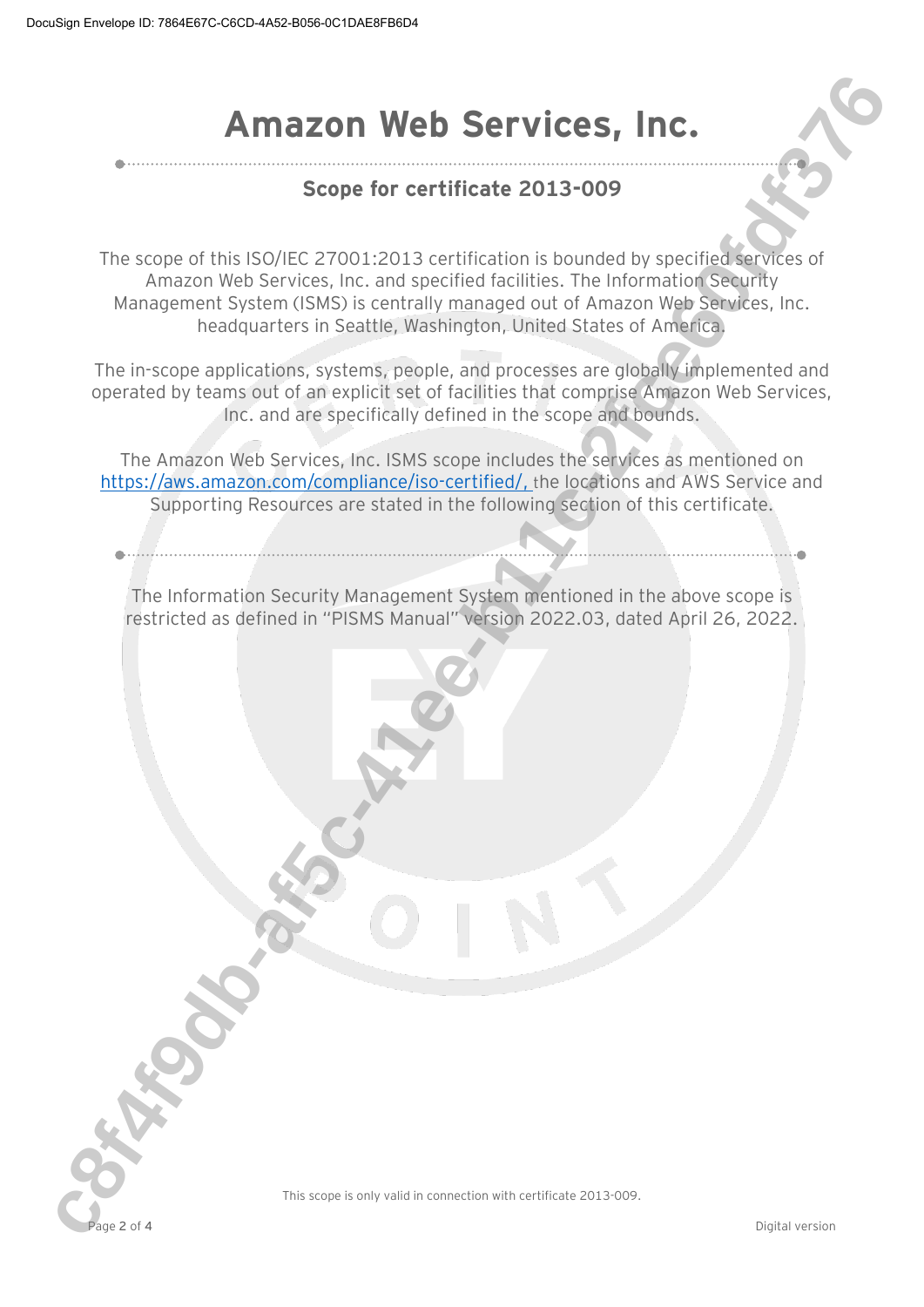# **Amazon Web Services, Inc.**

### **Scope for certificate 2013-009**

**Locations in scope:**

AWS Services are offered and available across multiple geographic regions around the world. The scope of AWS infrastructure includes corporate headquarters, data center facilities, network and server hardware, and resources which support the datacenter operations.

AWS data centers, which house the hardware supporting the AWS Services listed above. AWS Data centers are located in US East (Northern Virginia), US East (Ohio), US West (Oregon), US West (Northern California), AWS GovCloud (US-East), AWS GovCloud (US-West), Canada (Montréal), EU (Ireland), EU (Frankfurt), EU (London), EU (Paris), EU (Stockholm), EU (Milan), Asia Pacific (Hong Kong), Asia Pacific (Singapore), Asia Pacific (Mumbai), Asia Pacific (Osaka), Asia Pacific (Seoul), Asia Pacific (Sydney), Asia Pacific (Tokyo), South America (São Paulo) Regions, Middle East (Bahrain), Asia Pacific (Jakarta), South Africa (Cape Town), as well as the following: **c8f4f9db-af5c-41ee-b11c-2fce60fdf376**

### **AWS Edge Locations in:**

- ► Buenos Aires, Argentina
- ► Canberra, Australia
- ► Melbourne, Australia
- ► Alexandria, Australia
- ► Perth, Australia
- ► Sydney, Australia
- ► Ultimo, Australia
- ► Vienna, Austria
- ► Manama, Bahrain
- ► Brussels, Belgium
- ► Rio de Janeiro, Brazil
- ► São Paulo, Brazil
- ► Montréal, Canada
- ► Toronto, Canada
- ► Vancouver, Canada
- ► Santiago, Chile
- ► Bogota, Colombia
- ► Prague, Czech Republic
- ► Hong Kong, China
- ► Copenhagen, Denmark
- ► London, England
- ► Manchester, England
- ► Slough, England
- ► Stretford, England
- Tallinn, Estonia
- ► Helsinki, Finland
- Marseille, France
- ► Paris, France
- ► Berlin, Germany
- ► Frankfurt, Germany
- ► Munich, Germany
- ► Athens, Greece
- ► Budapest, Hungary
- ► Bengaluru, India
- ► Chennai, India
- ► Hyderabad, India
- ► Kolkata, India
- ► Mumbai, India
- ► New Delhi, India
- ► Jakarta, Indonesia
- ► Dublin, Ireland
- ► Parkwest, Ireland
- ► Tel Aviv, Israel
- ► Milan, Italy
- ► Palermo, Italy
- ► Rome, Italy
- ► Osaka, Japan
- ► Tokyo, Japan

This scope is only valid in connection with certificate 2013-009.